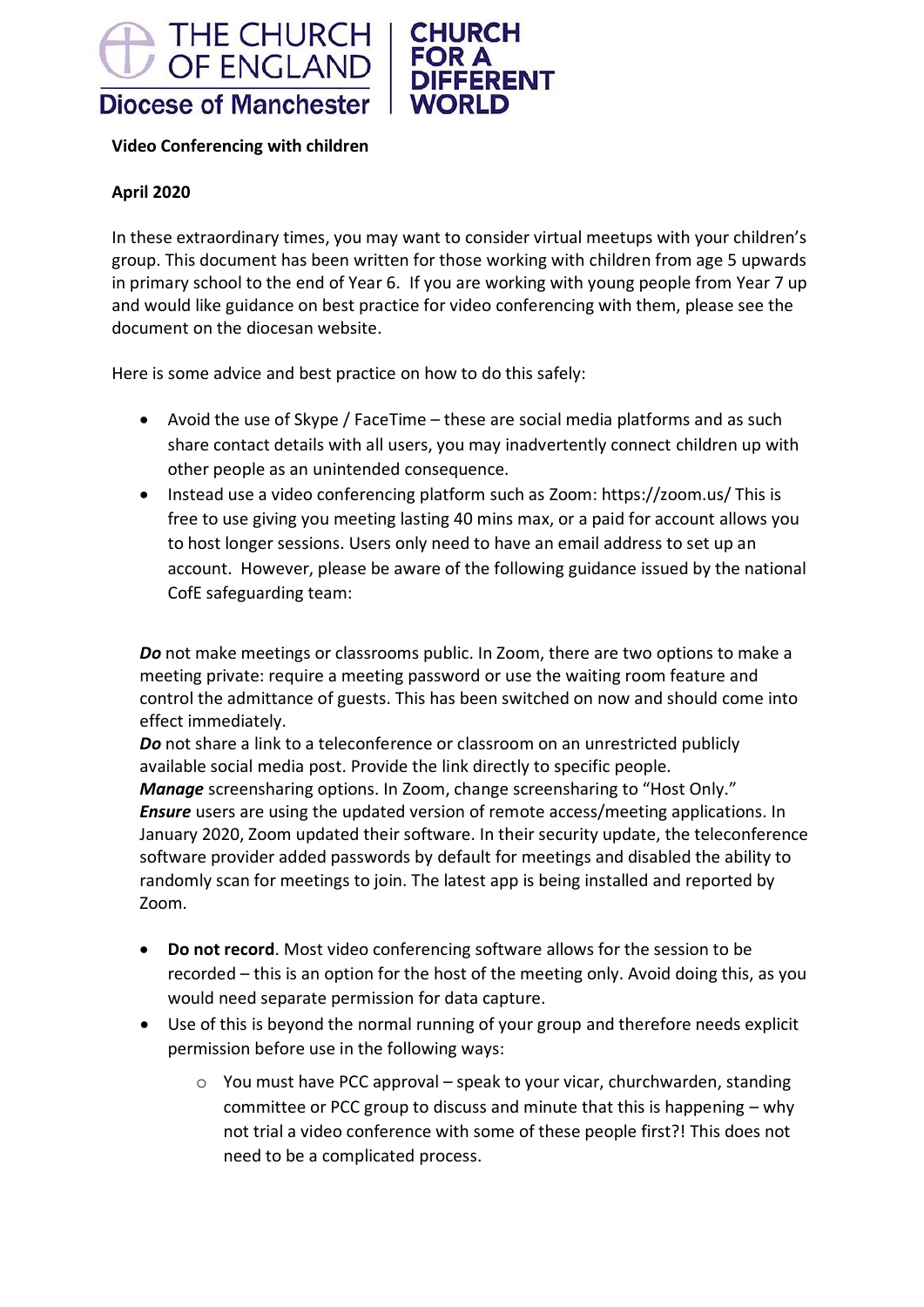#### THE CHURCH **CHURCH** OF ENGLAND **DIFFERENT Diocese of Manchester WORLD**

- You need parental consent set up an email which explains what you are doing, the date and time of the video conference session, which children's leaders are participating and what you roughly will be doing.
- Use parents/carers email address to send the meeting invite to as this ensures parents/carers are aware that it is happening and can set up the children to access the session.
- Make it clear to the parent/ carer that they have to be present at all times during the session with the children, they need to make themselves seen at the beginning and end of the session. They can then go into the background, but you need to know they are there and they need to know what responsibility they have as the adult who is present.
- Ask for a reply as a form of consent and keep these emails in a separate folder. You may also want to do a test video call with just parents before you start.
- We advise these conference calls take place at the normal or as close to the regular meeting time as possible.
- Usual group rules apply in line with National Safeguarding practice including with regards safer recruitment and keeping a register.
- At least 2 safely recruited children's leaders who usually have contact with the group should be present.
- Ensure leaders are live before children arrive.
- If new children want to join the group, they should have 'normal' group consent forms filled in as well… you will want them to come to the real group anyway when it re-forms.
- If you are recruiting new leaders for this group, then a safer recruitment process must be followed before they can participate.

If you would like a copy of a consent form for video conferencing with children, please email karenbeal@manchester.anglican.org

## **Code of Conduct and other considerations for leaders involved**

Appropriate behaviour for leaders should be followed as you would expect in the usual children's group setting, it might be worth a discussion with your leaders around this before the meeting happens. Also;

- Meeting invitations are only sent to private groups of named individuals.
- Only video in a family room. No bedrooms please!
- Everyone should be fully dressed in daytime clothes.
- If a child is not in daytime clothes or not in a family room the leader as the host can stop that child/ren's video until they change and move rooms, then they can reenter the group.
- As well as the video interface, there is usually space to write comments and participants can screen share too – consider use of this facility in a creative way.